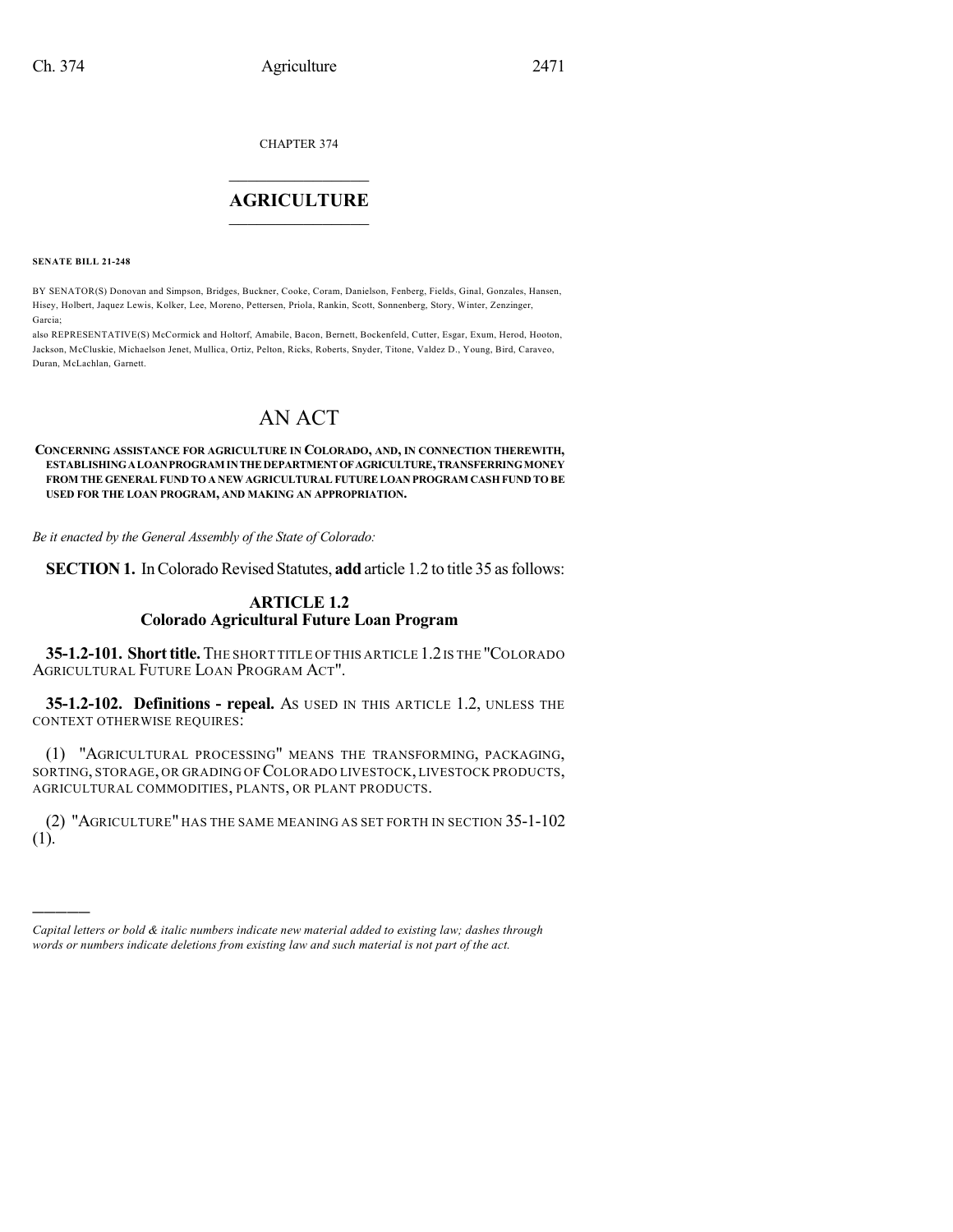#### 2472 Agriculture Ch. 374

(3) "COMMISSIONER" MEANS THE COMMISSIONER OF AGRICULTURE.

(4) "DEPARTMENT" MEANS THE DEPARTMENT OF AGRICULTURE CREATED IN SECTION 35-1-103.

(5) "ELIGIBLE BUSINESS" MEANS A BUSINESS THAT:

(a) EARNS A MAJORITY OF ITS REVENUE FROM AGRICULTURAL PROCESSING; AND

(b) IN THE JUDGMENT OF THE DEPARTMENT:

(I) HAS MANAGERS AND EMPLOYEES WHO POSSESS SUFFICIENT EDUCATION, TRAINING, AND EXPERIENCE TO OPERATE THE BUSINESS; AND

(II) PROVIDES AN ECONOMIC BENEFIT TO COLORADO FARMERS OR RANCHERS.

(6) "ELIGIBLE FARMER OR RANCHER" MEANS AN INDIVIDUAL WHO:

(a) IS AT LEAST EIGHTEEN YEARS OF AGE;

(b) IS A RESIDENT OF COLORADO;

(c) IS AN OWNER OR OPERATOR IN FACT OF A FARM OR RANCH; AND

(d) IN THE JUDGMENT OF THE DEPARTMENT:

(I) POSSESSES SUFFICIENT EDUCATION, TRAINING, AND EXPERIENCE TO OPERATE THE FARM OR RANCH; AND

(II) POSSESSES OR HAS ACCESS TO SUFFICIENT WORKING CAPITAL, FARM MACHINERY, LIVESTOCK, OR LAND TO OPERATE THE FARM OR RANCH.

(7) "FARM-TO-MARKET INFRASTRUCTURE GRANT" MEANS A GRANT OF MONEY FROM THE FUND, WHICH MONEY IS USED FOR AGRICULTURAL PROCESSING.

(8) (a) "FARM-TO-MARKET INFRASTRUCTURE LOAN" MEANS A LOAN FROM THE LOAN PROGRAM, WHICH LOAN IS USED FOR THE PURPOSE OF AGRICULTURAL PROCESSING.

(b) THIS SUBSECTION (8) IS REPEALED, EFFECTIVE JANUARY 2, 2023.

(9) "FINANCIAL ENTITY"MEANS A BANK,NONDEPOSIT COMMUNITY DEVELOPMENT FINANCIAL INSTITUTION,BUSINESS DEVELOPMENT CORPORATION,OR OTHER ENTITY WITH AGRICULTURAL LENDING EXPERIENCE AND WITH WHICH THE DEPARTMENT CONTRACTS TO HELP ADMINISTER THE LOAN PROGRAM.

(10) "FUND" MEANS THE COLORADO AGRICULTURAL FUTURE LOAN PROGRAM CASH FUND CREATED IN SECTION 35-1.2-105.

(11) "LIVESTOCK" HAS THE SAME MEANING AS SET FORTH IN SECTION 35-1-102 (6).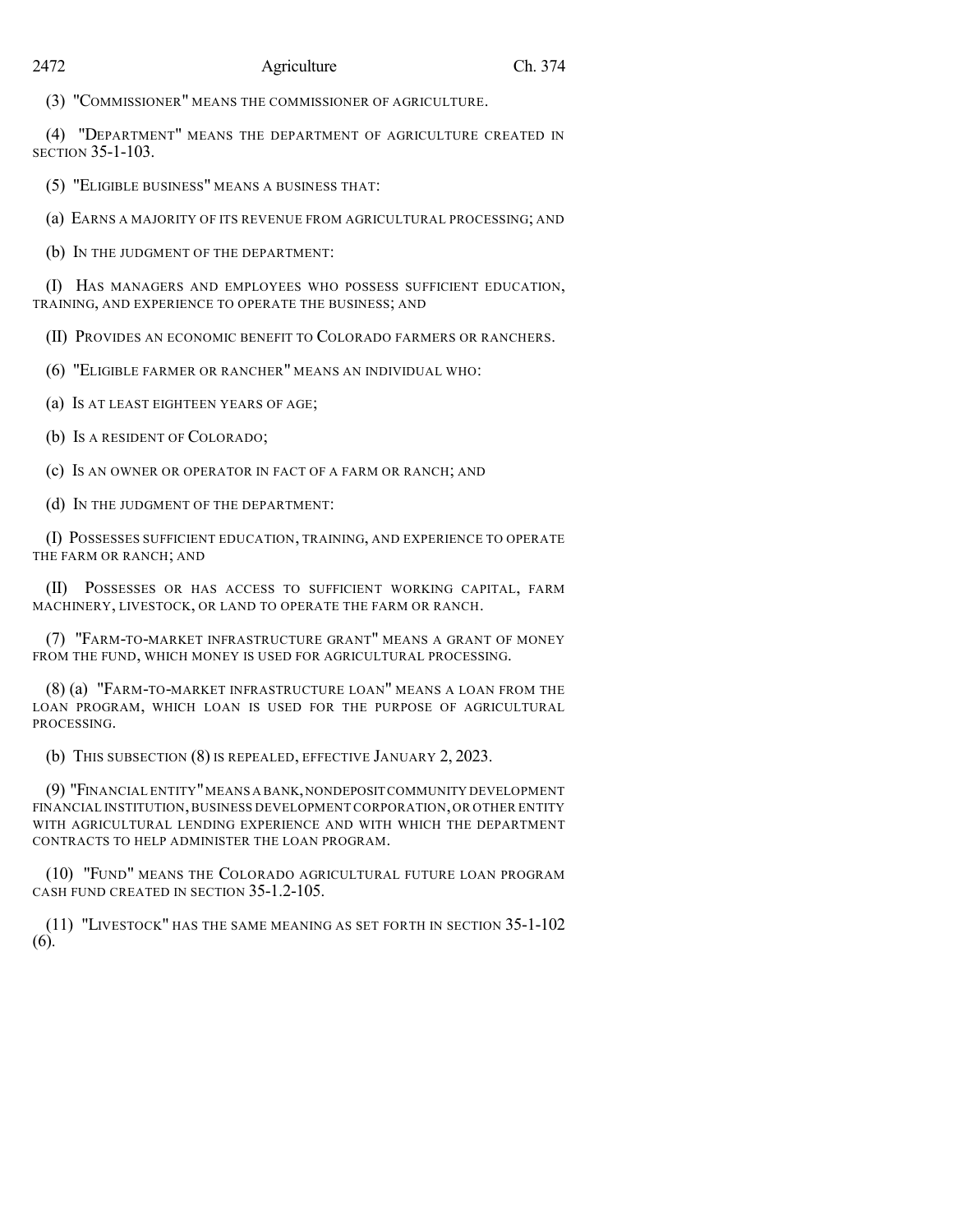(12) "LOAN PROGRAM" MEANS THE COLORADO AGRICULTURAL FUTURE LOAN PROGRAM CREATED IN SECTION 35-1.2-103.

**35-1.2-103. Colorado agricultural future loan program - created application - criteria - awards- rules- repeal.** (1) THERE IS HEREBY CREATED IN THE DEPARTMENT THE COLORADO AGRICULTURAL FUTURE LOAN PROGRAM TO PROVIDE LOANS AS DESCRIBED IN THIS SECTION. THE DEPARTMENT SHALL ADMINISTER THE LOAN PROGRAM.NOTHING IN THIS ARTICLE 1.2MAY BE CONSTRUED AS PERMITTING THE DEPARTMENT TO ENGAGE IN ANY DIRECT LENDING ACTIVITIES.

(2) (a) (I) BEGINNING ON OR BEFORE JANUARY 1, 2022, AND UNTIL JANUARY 1, 2025, THE DEPARTMENT MAY DISTRIBUTE MONEY FROM THE FUND TO FINANCIAL ENTITIES TO MAKE FARM-TO-MARKET INFRASTRUCTURE LOANS FROM THE LOAN PROGRAM TO APPLICANTS WHO SATISFY THE REQUIREMENTS ESTABLISHED BY RULES PROMULGATED BY THE COMMISSIONER PURSUANT TO SUBSECTION (7) OF THIS SECTION.

(II) THIS SUBSECTION (2)(a) IS REPEALED, EFFECTIVE JANUARY 2, 2025.

(b) BEGINNING ON OR BEFORE JANUARY 1, 2022, THE DEPARTMENT MAY AWARD FARM-TO-MARKET INFRASTRUCTURE GRANTS DIRECTLY TO ELIGIBLE FARMERS OR RANCHERS AND ELIGIBLE BUSINESSES THAT SATISFY THE REQUIREMENTS ESTABLISHED BY RULES PROMULGATED BY THE COMMISSIONER PURSUANT TO SUBSECTION (7) OF THIS SECTION.

(3) IN ADMINISTERING THE LOAN PROGRAM, THE DEPARTMENT, TO THE EXTENT PRACTICABLE, SHALL ATTEMPT TO AWARD OR DISTRIBUTE:

(a) (I) A TOTAL OF AT LEAST FIVE MILLION DOLLARS BUT NO MORE THAN TEN MILLION DOLLARS IN THE FORM OF FARM-TO-MARKET INFRASTRUCTURE LOANS OR FARM-TO-MARKET INFRASTRUCTURE GRANTS BY JUNE 30, 2022.

(II) THIS SUBSECTION (3)(a) IS REPEALED, EFFECTIVE JULY 1, 2022.

(b) (I) ATOTAL OF AT LEAST TEN MILLION DOLLARS BUT NO MORE THAN TWENTY MILLION DOLLARS IN THE FORM OF LOW-INTEREST LOANS TO ELIGIBLE FARMERS OR RANCHERS AND ELIGIBLE BUSINESSES BY DECEMBER 31, 2022.

(II) THIS SUBSECTION (3)(b) IS REPEALED, EFFECTIVE JANUARY 1, 2023.

(4) WHEN THE DEPARTMENT CONTRACTS WITH ONE OR MORE FINANCIAL ENTITIES PURSUANT TO THIS SECTION, THE DEPARTMENT SHALL PROMPTLY NOTIFY THE AGRICULTURE AND NATURAL RESOURCES COMMITTEE OF THE SENATE AND THE AGRICULTURE, LIVESTOCK, AND WATER COMMITTEE OF THE HOUSE OF REPRESENTATIVES, OR ANY SUCCESSOR COMMITTEES, OF SUCH CONTRACT.

(5) TO RECEIVE A LOAN OR GRANT, AN APPLICANT MUST SUBMIT AN APPLICATION TO THE DEPARTMENT IN THE FORM ESTABLISHED BY THE COMMISSIONER PURSUANT TO SUBSECTION  $(7)(c)(I)$  OF THIS SECTION.

(6) THE DEPARTMENT SHALLREVIEW APPLICATIONS RECEIVED PURSUANT TO THIS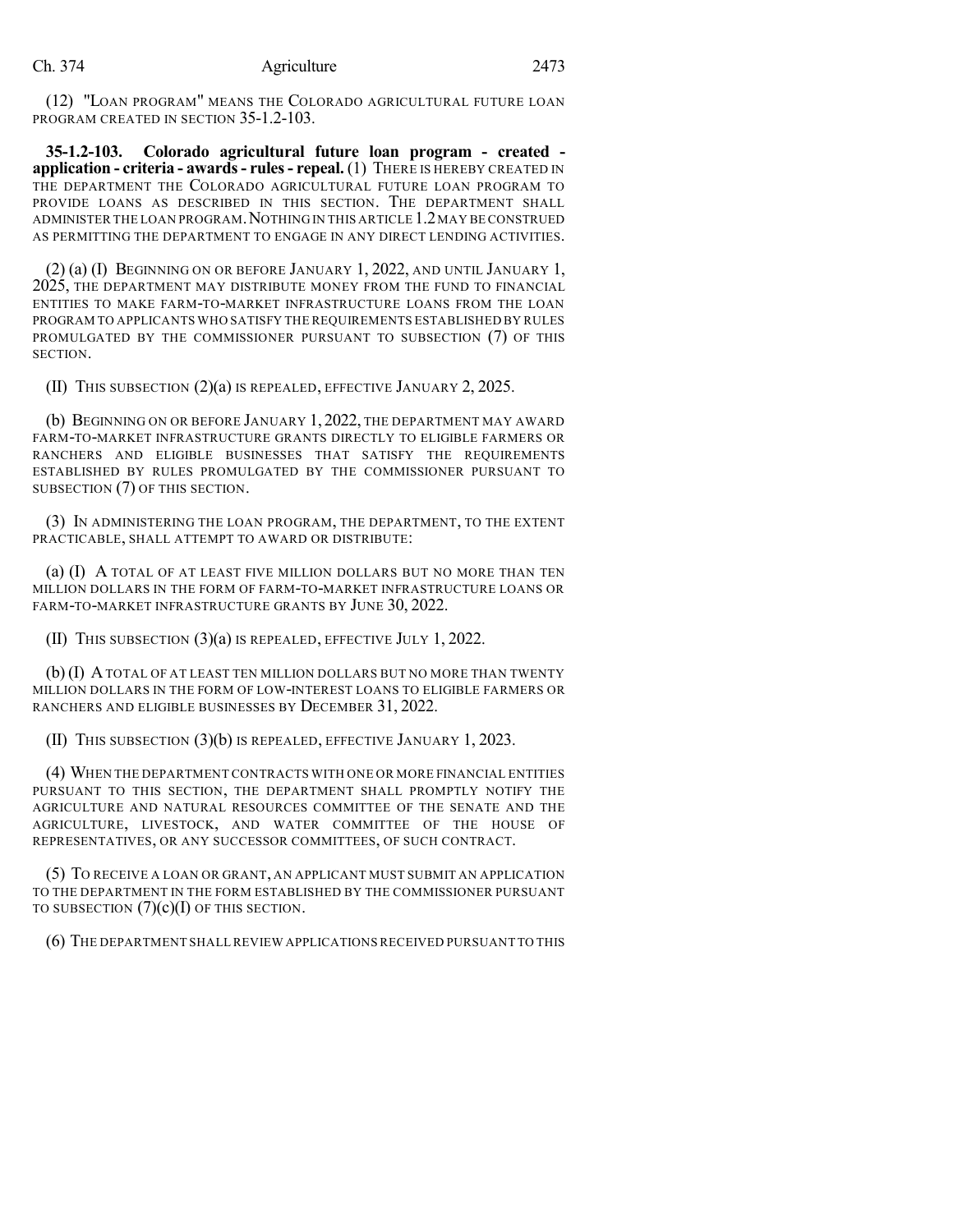#### 2474 Agriculture Ch. 374

SECTION.IN AWARDING GRANTS AND DISTRIBUTING MONEY TO FINANCIAL ENTITIES FOR AWARDING LOANS, THE DEPARTMENT SHALL CONSIDER ANY CRITERIA ESTABLISHED PURSUANT TO RULES PROMULGATED BY THE COMMISSIONER PURSUANT TO SUBSECTION (7) OF THIS SECTION.

(7) PURSUANT TO ARTICLE 4 OF TITLE 24, THE COMMISSIONER SHALL PROMULGATE SUCH RULES AS ARE REQUIRED IN THIS ARTICLE 1.2 AND SUCH ADDITIONAL RULES AS MAY BE NECESSARY TO IMPLEMENT THE LOAN PROGRAM.AT A MINIMUM, THE RULES MUST:

(a) REQUIRE THE DEPARTMENT TO ACCEPT APPLICATIONS FROM APPLICANTS AT ALL TIMES DURING THE YEAR;EXCEPT THAT THE DEPARTMENT MAY BE REQUIRED TO ACCEPT WRITTEN APPLICATIONS ONLY DURING REGULAR OFFICE HOURS;

(b) ON AND AFTER JANUARY 1, 2023, TO THE EXTENT PRACTICABLE, PRIORITIZE THE PROVISION OF LOANS TO ELIGIBLE FARMERS OR RANCHERS WHO APPLY FOR LOANS OR GRANTS FROM THE LOAN PROGRAM AND WHO:

(I) HAVE OWNED OR OPERATED A FARM OR RANCH FOR LESS THAN TEN YEARS; OR

(II) REPRESENT A POPULATION THAT IS UNDERSERVED OR UNDERREPRESENTED IN COLORADO AGRICULTURE; AND

(c) SPECIFY:

(I) THE FORM OF THE LOAN PROGRAM APPLICATION;

(II) THE TIME FRAMES FOR DISTRIBUTING LOAN MONEY;

(III) CRITERIA FOR THE DEPARTMENT TO USE IN CONSIDERING APPLICATIONS AND AWARDING LOANS;

(IV) THE MAXIMUM AMOUNT OF A LOAN FROM THE LOAN PROGRAM;

(V) INTEREST RATES ON LOANS;

(VI) REPAYMENT TERMS OF LOANS; AND

(VII) PERMISSIBLE USES OF MONEY AWARDED AS LOW-INTEREST LOANS TO ELIGIBLE FARMERS OR RANCHERS AND ELIGIBLE BUSINESSES, WHICH USES MAY INCLUDE:

(A) THE ACQUISITION OF PROPERTY AND EQUIPMENT;

(B) PAYING COSTS ASSOCIATED WITH PURCHASING BREEDING LIVESTOCK;

(C) VALUE-ADDED IMPROVEMENTS TO REAL OR PERSONAL PROPERTY ON A FARM OR RANCH;

(D) OPERATING EXPENSES;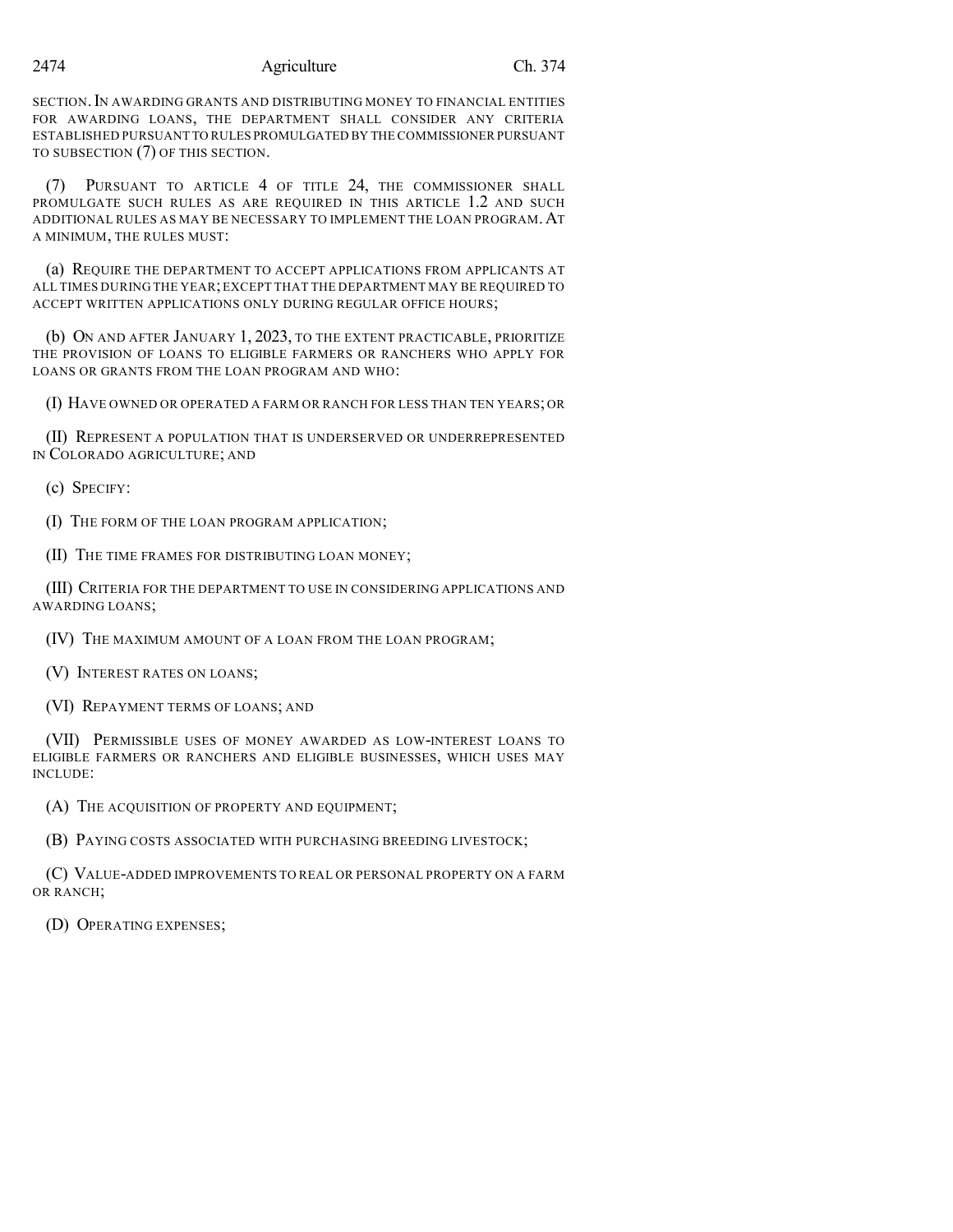(E) CONSERVATION PROJECTS; AND

(F) SUCH OTHER USES AS THE COMMISSIONER MAY IDENTIFY.

**35-1.2-104. Report.** NOTWITHSTANDING SECTION 24-1-136 (11)(a)(I), ON OR BEFORE DECEMBER 15, 2021, AND ON OR BEFORE DECEMBER 15 EACH YEAR THEREAFTER, THE DEPARTMENT SHALL SUBMIT A SUMMARIZED REPORT TO THE AGRICULTURE AND NATURAL RESOURCES COMMITTEE OF THE SENATE AND THE AGRICULTURE, LIVESTOCK, AND WATER COMMITTEE OF THE HOUSE OF REPRESENTATIVES, OR ANY SUCCESSOR COMMITTEES, CONCERNING THE LOAN PROGRAM.

**35-1.2-105. Colorado agricultural future loan programcash fund - created.** (1) THECOLORADO AGRICULTURAL FUTURE LOAN PROGRAM CASH FUND IS HEREBY CREATED IN THE STATE TREASURY. THE FUND CONSISTS OF:

(a) MONEY CREDITED TO THE FUND PURSUANT TO SECTION 35-1.2-106;

(b) MONEY RECEIVED AS LOAN PAYMENTS ON LOANS ISSUED FROM THE LOAN PROGRAM, INCLUDING INTEREST; AND

(c) ANY OTHER MONEY THAT THE GENERAL ASSEMBLY MAY APPROPRIATE OR TRANSFER TO THE FUND.

(2) THE STATE TREASURER SHALL CREDIT ALL INTEREST AND INCOME DERIVED FROM THE DEPOSIT AND INVESTMENT OF MONEY IN THE FUND TO THE FUND.

(3) ANY UNEXPENDED AND UNENCUMBERED MONEY REMAINING IN THE FUND AT THE END OF A FISCAL YEAR REMAINS IN THE FUND.

(4) THE MONEY IN THE FUND IS CONTINUOUSLY APPROPRIATED TO THE DEPARTMENT TO EXPEND FOR THE PURPOSES OF THIS ARTICLE 1.2.

**35-1.2-106. Funding for loan program - repeal.** (1) WITHIN THREE DAYS AFTER THE EFFECTIVE DATE OF THIS ARTICLE 1.2, THE STATE TREASURER SHALL TRANSFER THIRTY MILLION DOLLARS FROM THE GENERAL FUND TO THE FUND FOR THE IMPLEMENTATION AND ADMINISTRATION OF THE LOAN PROGRAM.

(2) (a) THE DEPARTMENT MAY USE UP TO ONE AND ONE-HALF PERCENT OF THE MONEY TRANSFERRED PURSUANT TO SUBSECTION (1)OF THIS SECTION TO SET UP THE LOAN PROGRAM.

(b) THIS SUBSECTION (2) IS REPEALED, EFFECTIVE JANUARY 1, 2022.

(3) BEGINNING WITH THE 2021-22 STATE FISCAL YEAR, THE DEPARTMENT MAY ANNUALLY USE UP TO ONE AND ONE-HALF PERCENT OF THE MONEY TRANSFERRED PURSUANT TO SUBSECTION (1) OF THIS SECTION TO PAY THE DIRECT AND INDIRECT COSTS THAT THE DEPARTMENT INCURS IN ADMINISTERING THE LOAN PROGRAM; EXCEPT THAT NOTHING IN THIS SUBSECTION  $(3)$  MAY BE CONSTRUED AS LIMITING THE AMOUNT THAT THE DEPARTMENT MAY PROVIDE TO A FINANCIAL ENTITY AS COMPENSATION FOR MAKING LOANS PURSUANT TO A CONTRACT DESCRIBED IN